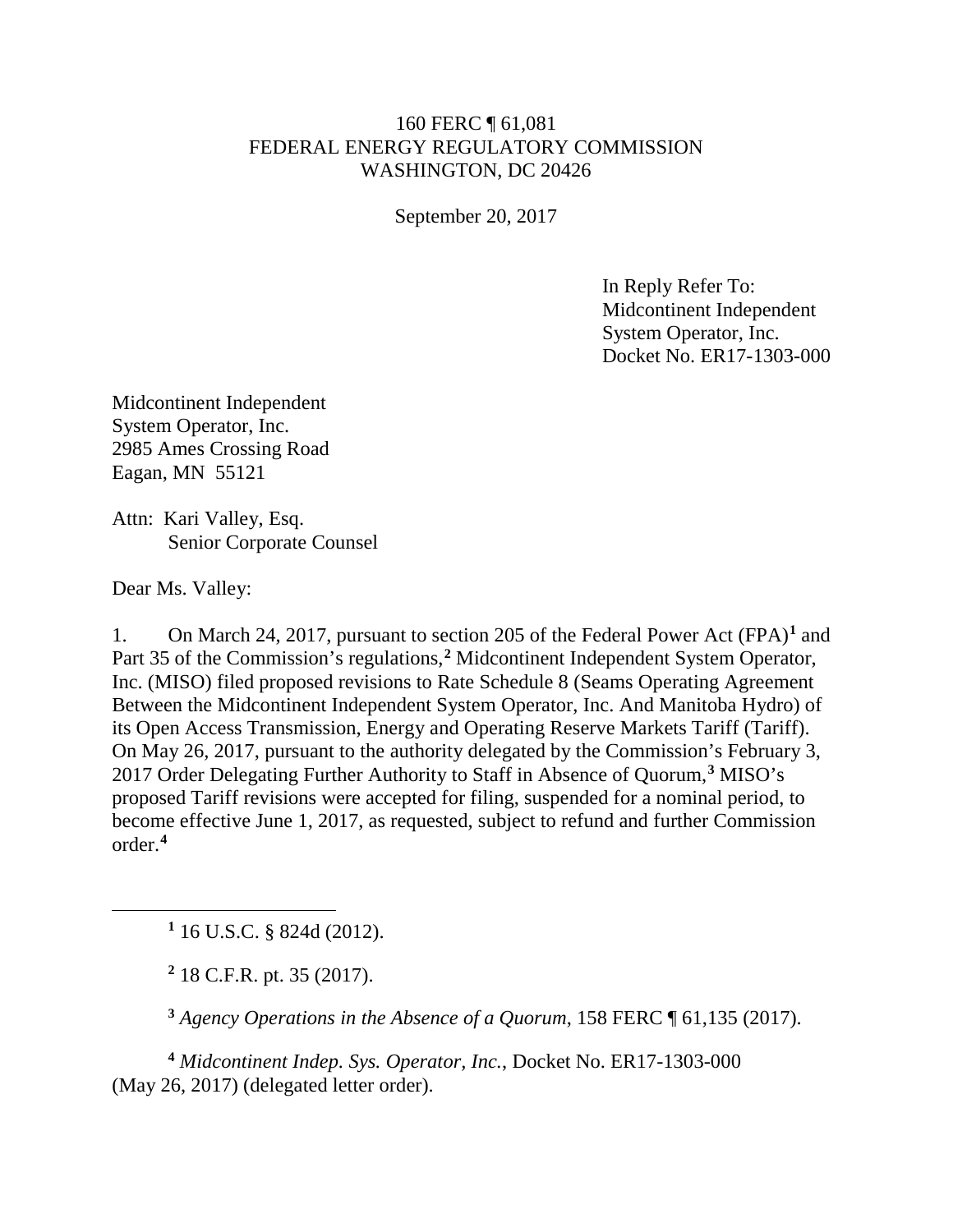$\overline{a}$ 

2. As discussed below, in this further order, we accept MISO's proposed Tariff revisions, effective June 1, 2017.

3. MISO states that it filed the proposed revisions to modify its existing processes with its seams and coordinating partners to include flows resulting from bi-directional External Asynchronous Resources**[5](#page-1-0)** in the MISO market flow calculation under the baseline Congestion Management Process. MISO states that the proposed revisions to the baseline Congestion Management Process align the treatment of export External Asynchronous Resources with the treatment of import External Asynchronous Resources in MISO market flow.

4. MISO explains that currently, only large-scale hydro generation owned by Manitoba Hydro meets the definition of External Asynchronous Resource in the MISO footprint. MISO states that until 2015, this resource was a dispatchable import into the MISO footprint and included in MISO market flows. However, MISO states that in March 2015, bi-directional External Asynchronous Resources (both import and export) service was added for the MISO Balancing Authority, allowing exports to be dispatched to Manitoba Hydro. MISO states that changes to the Congestion Management Process to address the bi-directional External Asynchronous Resources have been ongoing since that time.

5. Notice of the filing was published in the *Federal Register*, 82 Fed. Reg. 16,180 (2017), with interventions and protests due on or before April 14, 2017. Minnkota Power Cooperative, Inc., and Wisconsin Electric Power Company and Wisconsin Public Service Corporation filed timely motions to intervene. Manitoba Hydro filed a timely motion to intervene and comments in support of the filing.

6. Pursuant to Rule 214 of the Commission's Rules of Practice and Procedure, 18 C.F.R. § 385.214 (2017), the timely, unopposed motions to intervene serve to make the entities that filed them parties to this proceeding.

<span id="page-1-0"></span>**<sup>5</sup>** External Asynchronous Resource is specific to the MISO Tariff. MISO, FERC Electric Tariff, Module A, § 1.E "External Asynchronous Resource" (55.0.0).